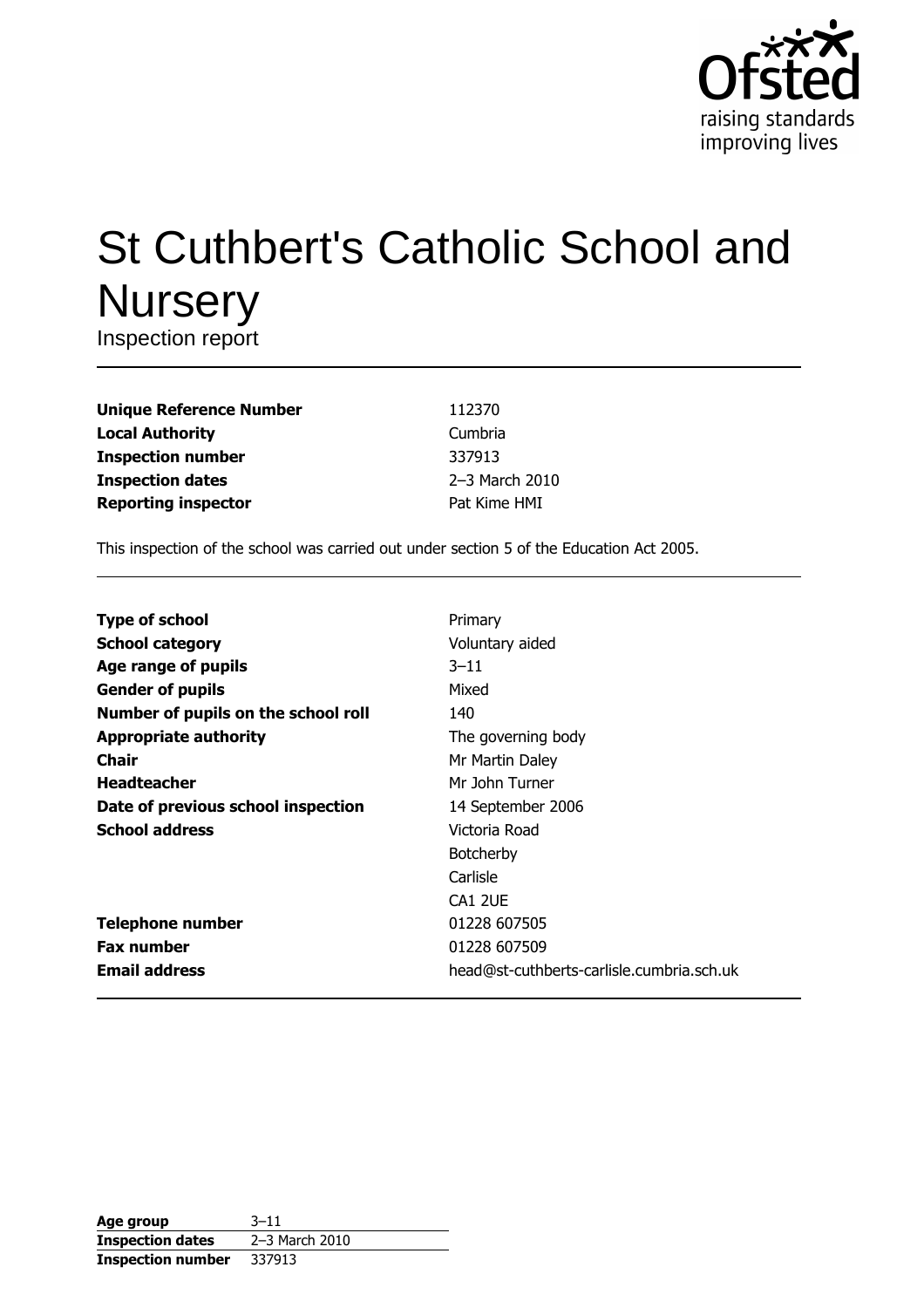The Office for Standards in Education, Children's Services and Skills (Ofsted) regulates and inspects to achieve excellence in the care of children and young people, and in education and skills for learners of all ages. It regulates and inspects childcare and children's social care, and inspects the Children and Family Court Advisory Support Service (Cafcass), schools, colleges, initial teacher training, work-based learning and skills training, adult and community learning, and education and training in prisons and other secure establishments. It rates council children's services, and inspects services for looked after children, safequarding and child protection.

Further copies of this report are obtainable from the school. Under the Education Act 2005, the school must provide a copy of this report free of charge to certain categories of people. A charge not exceeding the full cost of reproduction may be made for any other copies supplied.

If you would like a copy of this document in a different format, such as large print or Braille, please telephone 08456 404045, or email enquiries@ofsted.gov.uk.

You may copy all or parts of this document for non-commercial educational purposes, as long as you give details of the source and date of publication and do not alter the documentation in any way.

Royal Exchange Buildings St Ann's Square Manchester M2 7LA T: 08456 404045 Textphone: 0161 618 8524 E: enquiries@ofsted.gov.uk W: www.ofsted.gov.uk © Crown copyright 2010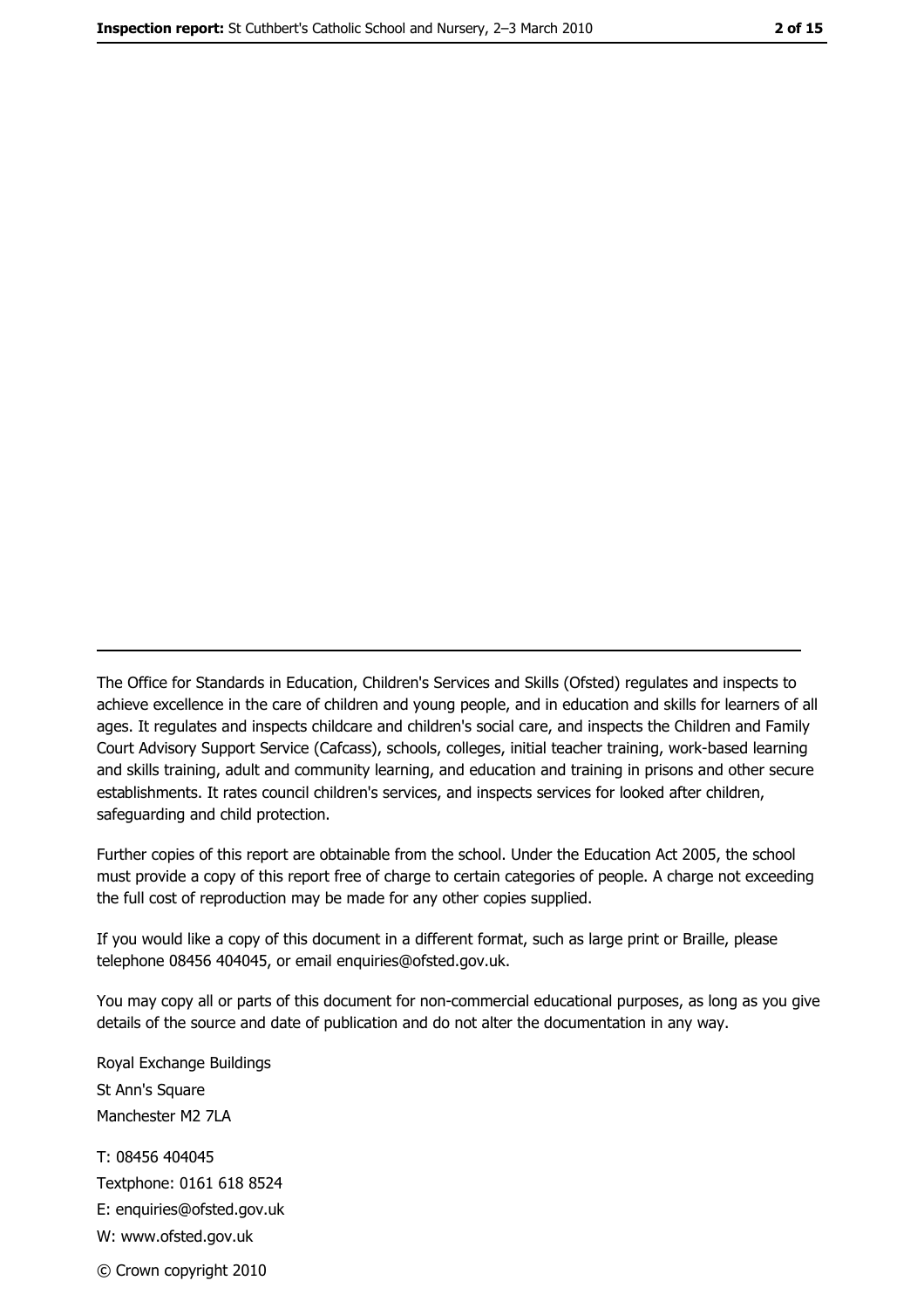# **Introduction**

This inspection was carried out by one of Her Majesty's Inspectors and one additional inspector. The inspectors visited 11 lessons and observed seven teachers. They had discussions with staff, pupils, the chair of the governing body and a representative of the local authority. They observed the school's work, and looked at a range of documentation, including the school's improvement plan and samples of curricular planning. Inspectors took account of the responses to the inspection questionnaires received from 14 parents, 54 pupils and three members of staff.

- what the school is doing, and how effectively, to improve the quality of teaching  $\blacksquare$
- to what extent the school has the capacity to improve without external support  $\blacksquare$
- how much success the school has had since the previous inspection in improving  $\blacksquare$ pupils' attendance
- the quality of curricular planning.  $\blacksquare$

## Information about the school

This is a smaller-than-average primary school. The percentage of pupils known to be eligible for free school meals is more than three times the national average. The proportion of pupils with special educational needs and/or disabilities is more than twice the national average, being nearly half the pupils. These pupils are mainly concentrated in the older classes and around a third of them have behavioural, emotional or social difficulties. Most of the pupils are of White British heritage but there are small numbers from other ethnic groups, nearly all of whom are proficient in English. Though few in number, the proportion of pupils from Traveller families is above average. Among the pupils is a small number of children in the care of the local authority. Children in the Early Years Foundation Stage are taught in the part-time Nursery and the Reception class. A deputy headteacher has been appointed since the last inspection. The school holds the Sport England Activemark award.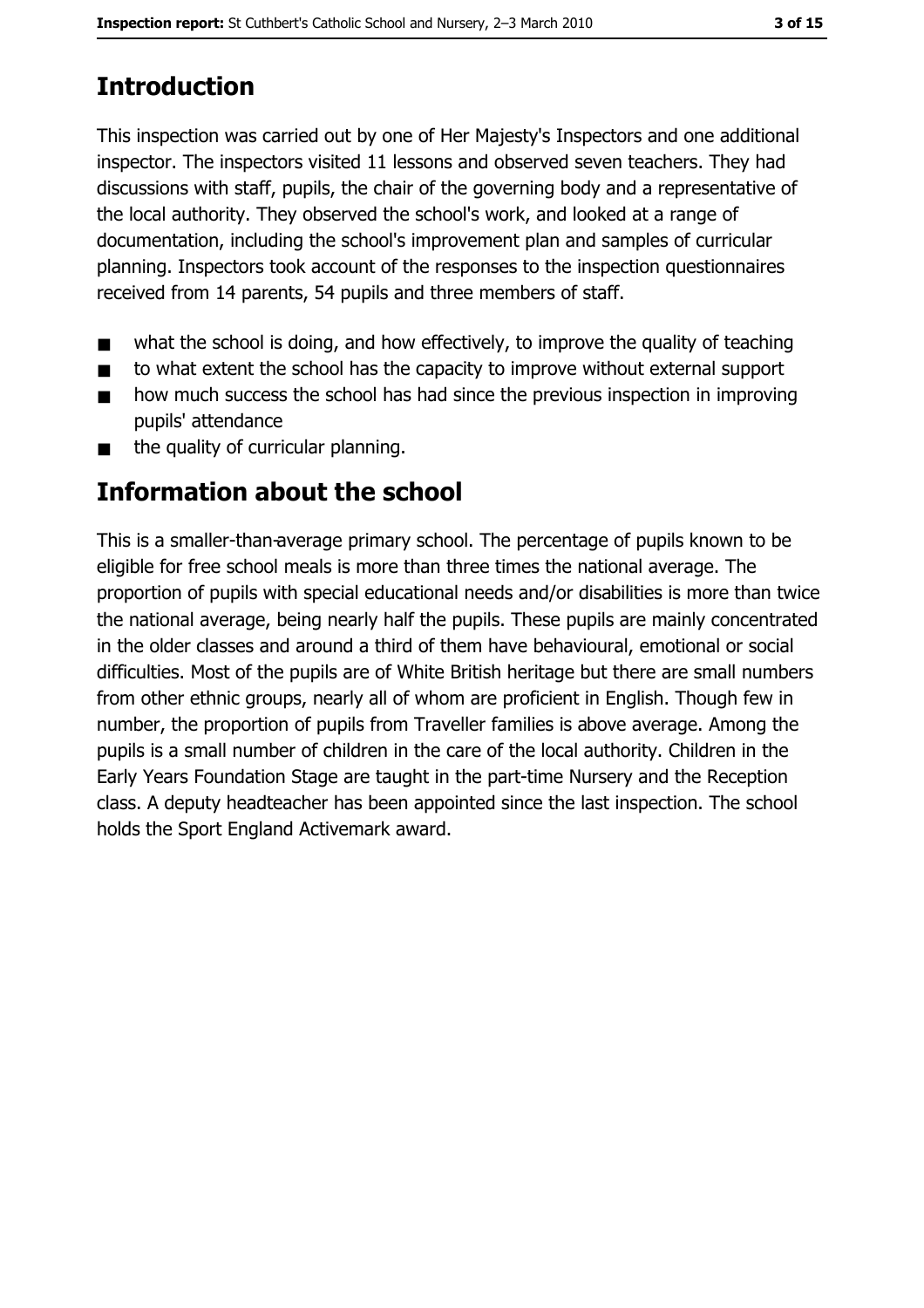## **Inspection judgements**

## Overall effectiveness: how good is the school?

#### The school's capacity for sustained improvement

## **Main findings**

In accordance with section 13 (3) of the Education Act 2005, Her Majesty's Chief Inspector is of the opinion that this school requires special measures because it is failing to give its pupils an acceptable standard of education and the persons responsible for leading, managing or governing the school are not demonstrating the capacity to secure the necessary improvements.

In Key Stages 1 and 2, while there is some good teaching, there is too much that is inadequate or of a barely satisfactory quality. In too many lessons, expectations are not high enough and the poor behaviour slows learning for many. These are the key reasons why pupils are not making enough progress and attainment is well below the national average in English and mathematics. The combination of low attainment and attendance that, though improved, is still well below the national average means that pupils are not sufficiently well prepared for their futures.

The school's curriculum is inadequate because it is not sufficiently well structured to ensure that work becomes progressively more difficult as pupils move up the school. The school promotes healthy lifestyles successfully. In their choices about food and exercise, pupils apply their learning well.

The school provides satisfactory pastoral care, guidance and support for pupils, with a particular focus on those who face significant difficulties in their lives. It keeps pupils safe. However, for too many pupils, their awareness of some bullying in the school leads to a perception that they might not be safe.

Provision in the Early Years Foundation Stage has improved since the previous inspection. Children now make good progress from a low starting point. The teaching is good and there are lots of interesting learning activities that appeal to the children.

The school has received much support, some directly from the local authority and some that is arranged by it. This has led to the recent introduction of some new approaches, which have the potential to support improvement. These include the new policies for managing behaviour and marking pupils' work and the arrangements for the management of teachers' performance. However, in general, they are not implemented sufficiently rigorously or consistently to achieve what is needed. The school has not shown the capacity, at senior leadership level, to improve without support.

## What does the school need to do to improve further?

Improve the quality of teaching in Key Stages 1 and 2 in order to accelerate pupils'  $\blacksquare$ progress, raise attainment and narrow the gap between standards achieved at this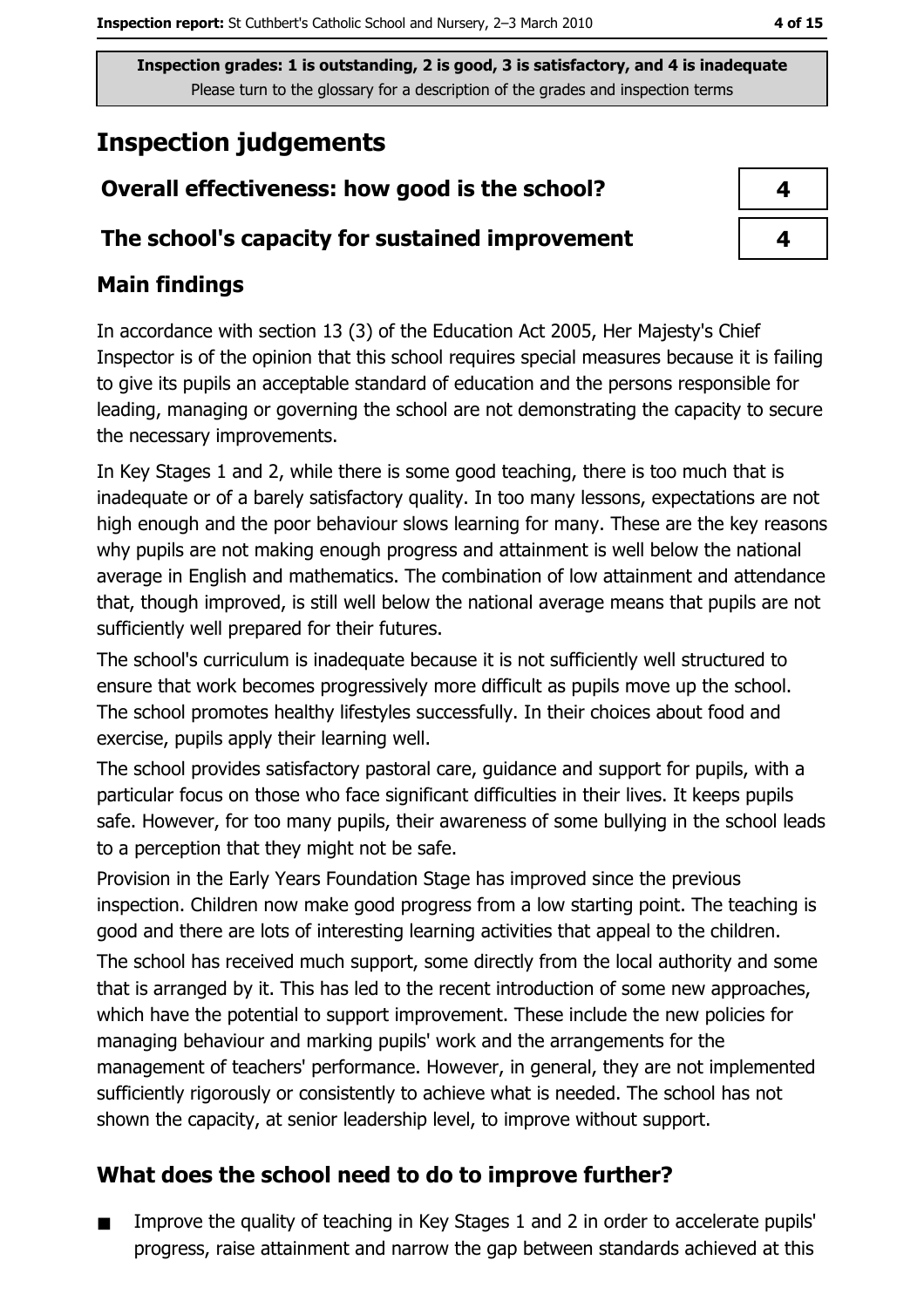school and those seen nationally. In particular the school should:

- raise teachers' expectations of what pupils can achieve and ensure that work is matched more closely to pupils' learning needs, so that all pupils make progress in every lesson
- -improve the management of pupils' behaviour in lessons
	- improve the clarity of teachers' explanations of new work and of the tasks set for pupils
	- ensure that marking leads to improvements in pupils' work.
- Improve the standard of pupils' behaviour so that it does not hinder learning.  $\blacksquare$
- $\blacksquare$ Strengthen leadership so the school develops the capacity for sustained improvement.
- Ensure that pupils are taught age-appropriate basic skills progressively, especially in  $\blacksquare$ English and mathematics.
- Further improve pupils' attendance by ensuring that all possible measures to do so  $\blacksquare$ are robustly deployed.

## **Outcomes for individuals and groups of pupils**

When children start in the Nursery, most can do much less than children their age. They make good progress in the Early Years Foundation Stage and this progress continues in Year 1. From Year 2 to the end of Year 6 there are pockets of at least satisfactory learning and progress but, overall, pupils' progress is inadequate and their attainment is low. Pupils have gaps in their basic literacy and numeracy skills. For example, spelling is generally weak and often careless, many pupils' handwriting is poor and too many write numbers incorrectly.

Since the previous inspection, pupils' results in the assessments at the end of Key Stage 1 have fallen in reading and mathematics and improved in writing. In all three of these in 2009, results were well below the national average and that for similar schools. Boys' attainment was particularly poor in English where they were more than a year behind the national average.

Pupils' attainment at the end of Key Stage 2 has improved since the previous inspection, but is still low and does not meet the school's targets. In English and mathematics, pupils' results in the 2009 national tests showed them to be nearly a year behind the national average. Less than half the pupils reached the standard expected for their age. They did much better in science, coming close to the national average. This shows what the pupils are capable of, with good teaching.

In the lessons observed, the quality of pupils' learning varied greatly, matching the quality of teaching. For some younger pupils, their behaviour had a negative effect on learning, even when teaching was good with practical activities that were well-suited to their age and interests. In Key Stage 2, pupils too often did not sustain concentration and the poor behaviour of a minority, for instance calling out over the teacher or niggling classmates, created an atmosphere that was not conducive to learning.

4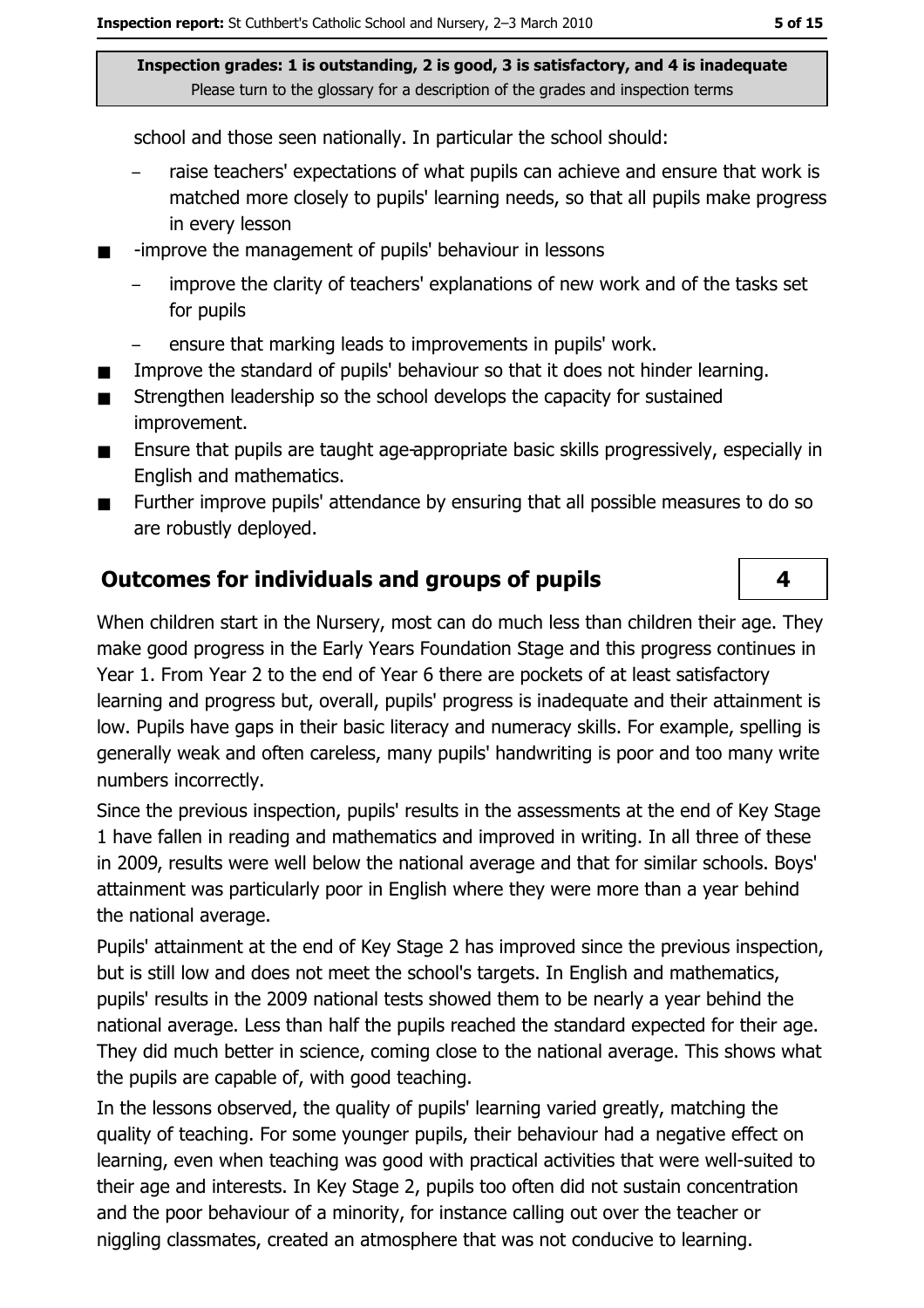Learning was also inadequate when pupils did not understand what they were supposed to do, or the work was too easy for the more-able pupils.

Attendance receives a lot of attention in school, with awards for good attendance and competition between classes. The attendance rate has improved since the previous inspection, but not enough. It is still low, being well below the national average.

Taken overall, pupils' behaviour is inadequate. Most work and play together harmoniously, but pupils are aware of some bullying. The older pupils are convinced it is this awareness, rather than being on the receiving end, that led nearly a quarter of the Key Stage 2 pupils who completed the questionnaire to say they do not feel safe in school. In too many lessons the poor behaviour and attitudes of a small minority of pupils caused an unsettled, distracting atmosphere which hindered learning. Nevertheless, the great majority of pupils make at least satisfactory progress in their spiritual, moral, social and cultural development. They understand moral issues, develop cultural awareness and recognise the needs and feelings of others.

Pupils have a good understanding of how to live healthy lives and they apply this knowledge. The school provides well for this aspect of pupils' learning, in partnership with external agencies, including the local community centre. Take-up of school meals is high. They know about threats to health and well-being posed by smoking, alcohol, fatty foods and lack of exercise. They are enthused about the national Change4Life campaign and they enjoy the good range of sports clubs run by the staff. A good number of girls and boys attend a club where they receive sports coaching followed by a healthy meal.

These are the grades for pupils' outcomes

| Pupils' achievement and the extent to which they enjoy their learning                                       |                         |  |
|-------------------------------------------------------------------------------------------------------------|-------------------------|--|
| Taking into account:<br>Pupils' attainment <sup>1</sup>                                                     | 4                       |  |
| The quality of pupils' learning and their progress                                                          | 4                       |  |
| The quality of learning for pupils with special educational needs and/or<br>disabilities and their progress | 4                       |  |
| The extent to which pupils feel safe                                                                        | 4                       |  |
| <b>Pupils' behaviour</b>                                                                                    | 4                       |  |
| The extent to which pupils adopt healthy lifestyles                                                         | $\overline{\mathbf{2}}$ |  |
| The extent to which pupils contribute to the school and wider community                                     |                         |  |

The grades for attainment and attendance are: 1 is high; 2 is above average; 3 is broadly average; and 4 is low.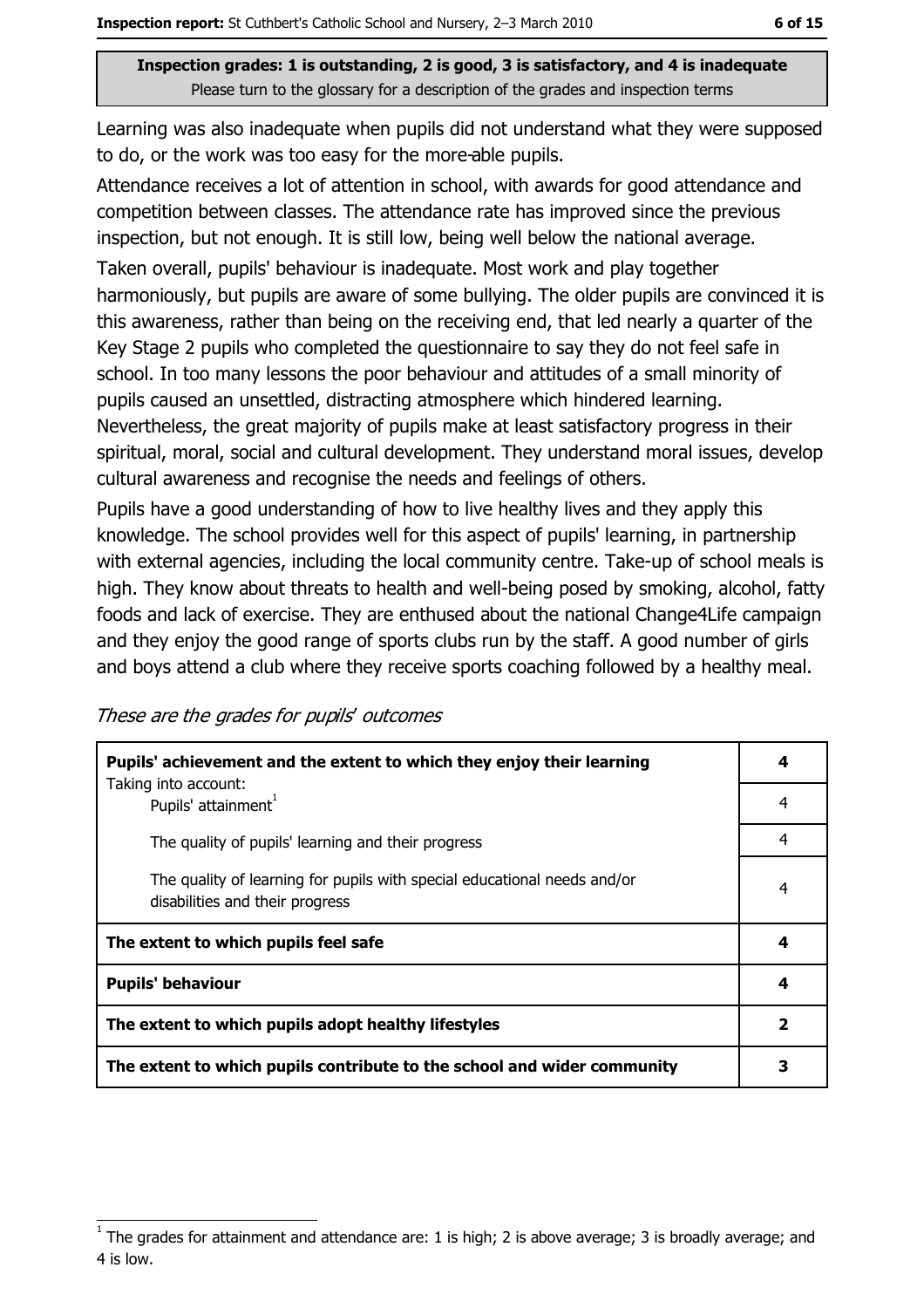|  | ۰. | . .<br>۰. |
|--|----|-----------|
|--|----|-----------|

| Inspection grades: 1 is outstanding, 2 is good, 3 is satisfactory, and 4 is inadequate<br>Please turn to the glossary for a description of the grades and inspection terms |   |  |  |  |
|----------------------------------------------------------------------------------------------------------------------------------------------------------------------------|---|--|--|--|
| The extent to which pupils develop workplace and other skills that will<br>contribute to their future economic well-being                                                  | 4 |  |  |  |
| Taking into account:<br>Pupils' attendance <sup>1</sup>                                                                                                                    | 4 |  |  |  |
| The extent of pupils' spiritual, moral, social and cultural development                                                                                                    |   |  |  |  |

#### How effective is the provision?

Too many lessons are inadequate or barely satisfactory and examination of pupils' exercise books confirms this picture. There is some good teaching, but not nearly enough to accelerate pupils' progress and enable the majority to approach the standards expected for their age.

In the more successful lessons, the learning objectives are clear, understood by the pupils, and pursued in a work-focused, attentive atmosphere. Expectations are suitably high and activities are carefully planned and matched well to pupils' learning needs. Teaching assistants are properly briefed and used effectively to help pupils complete and improve their work. Staff use question and answer sessions to hold pupils' attention and to find out how well they understand the work.

Where teaching is weaker it is undermined by one or more of the following factors:

ineffective management of pupils' behaviour which results in too much misbehaviour and inattention

low expectations, for example a lack of challenge in the work for many pupils, especially for the more-able

confusing instructions and explanations that cause misconceptions on the pupils' part a slow pace with insufficient structure to the lesson

inefficient organisation of resources so pupils cannot easily do the set task.

The school has a sound marking policy but the marking of pupils' work, although thorough, does not always lead to improvement. Where teachers comment on errors, these are not always improved rapidly enough; some basic errors and poor presentation pass unremarked and corrections are not always completed.

The school's curriculum covers all that is required. It has strengths in the range and number of clubs provided and in the provision for pupils to continue to learn through play as they move from the Reception class into Key Stage 1. However, the curriculum is inadequate overall for two main reasons. First, it is not planned carefully enough to assure progression in work from year to year and to provide sufficient challenge for all pupils. This is evident from the work in pupils' books. Second, too often teachers do not make the work interesting for pupils so even potentially exciting topics sometimes fall flat.

Pastoral care is satisfactory. The school works in partnership with other agencies to support pupils many of whom are vulnerable. It secures additional teaching for any pupils from Traveller families if they are falling behind the others. Pupils know that the staff care about them. Considerable support is provided for pupils who have social,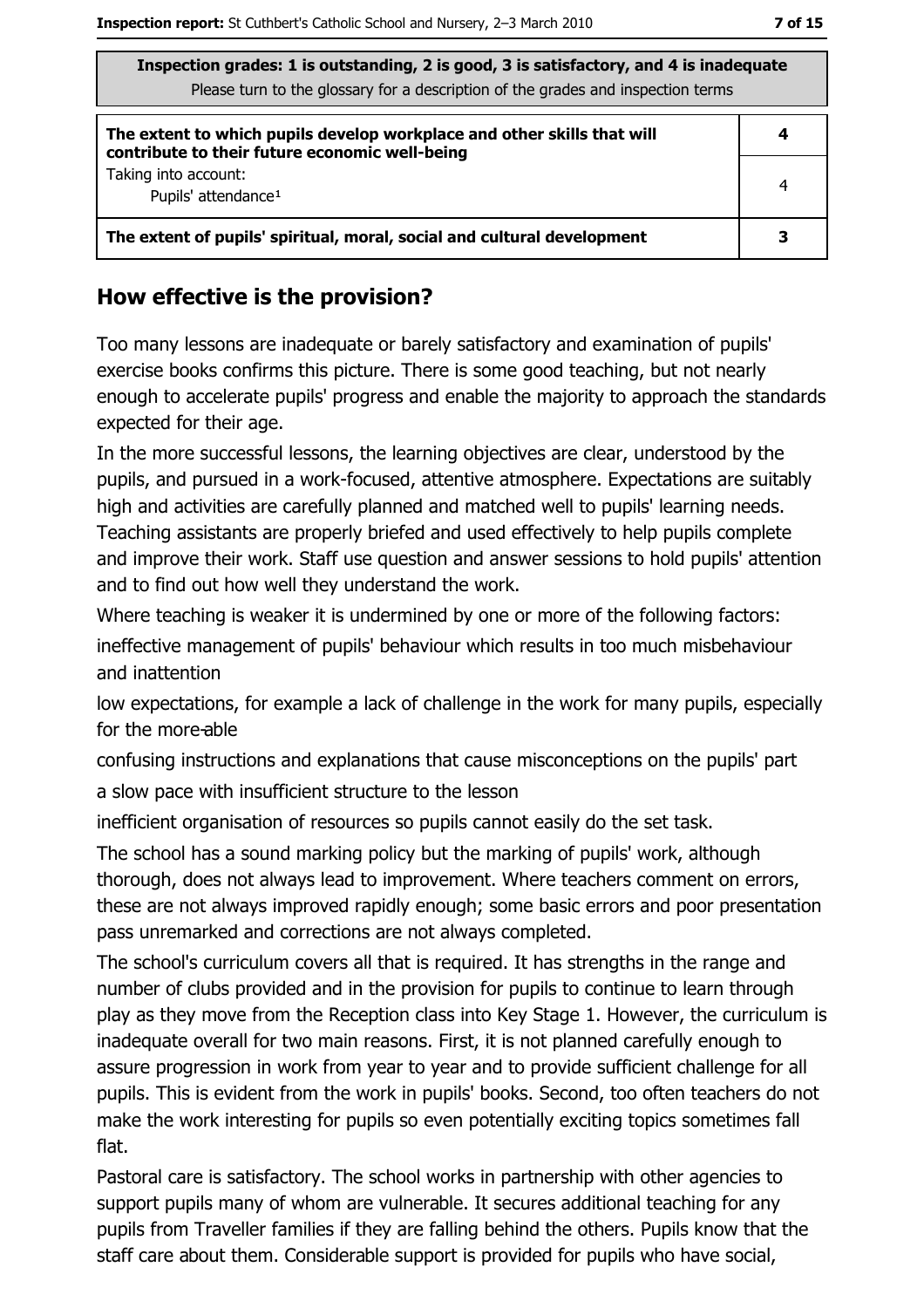8 of 15

Inspection grades: 1 is outstanding, 2 is good, 3 is satisfactory, and 4 is inadequate Please turn to the glossary for a description of the grades and inspection terms

emotional or behavioural difficulties and this results in some improvements in their behaviour and attitudes. However, teachers do not apply the school's new behaviour management policy consistently. Where teaching is weaker, disproportionate procedures are invoked, not always successfully, to deal with trivial misdemeanours.

These are the grades for the quality of provision

| The quality of teaching                                                                                    |  |
|------------------------------------------------------------------------------------------------------------|--|
| Taking into account:<br>The use of assessment to support learning                                          |  |
| The extent to which the curriculum meets pupils' needs, including, where<br>relevant, through partnerships |  |
| The effectiveness of care, guidance and support                                                            |  |

#### How effective are leadership and management?

There has not been sufficient rigour or urgency, at senior level, in the school's efforts to improve and accelerate pupils' progress. The school's evaluation of its effectiveness, its improvement since the previous inspection and its capacity for further improvement are too optimistic and the school has been heavily dependent on external support. It does not show sufficient capacity for sustained improvement. There is evidence of some improvement since the last inspection but this has not been rapid enough. Last year attainment improved considerably in science and, though less strongly, in mathematics after a two-year decline in both subjects. This shows that, with good teaching and effective subject leadership, there is potential for pupils to achieve better. Some appropriate steps have been taken recently but, there is much to do to embed effective, school-wide implementation of new policies and procedures. The continuing prevalence of, at best, mediocre teaching shows that efforts to raise the quality of teaching have been too little or too late.

The governing body organises its work efficiently, despite carrying several vacancies, mainly for foundation governors. It is involved in planning for future developments. It has developed its role as supporter of the school, and is working in partnership with the local authority to hold senior leadership to account for the school's performance.

The school's arrangements for safeguarding pupils meet statutory requirements and all the relevant policies are kept under regular review. Staff are appropriately trained about child protection matters. The school works in partnership with other agencies, including parent support advisers, to promote the well-being and safety of pupils, especially those that may be vulnerable, and to provide equality of opportunity. For instance, some funded places are provided at out-of-school activities.

The school is a largely cohesive community and it has strong links with the local community. The change of school name to include 'community' is an overt expression of this. Pupils are actively involved in local community action and raise funds for charitable causes in Britain and the wider world. They learn about cultural and ethnic diversity and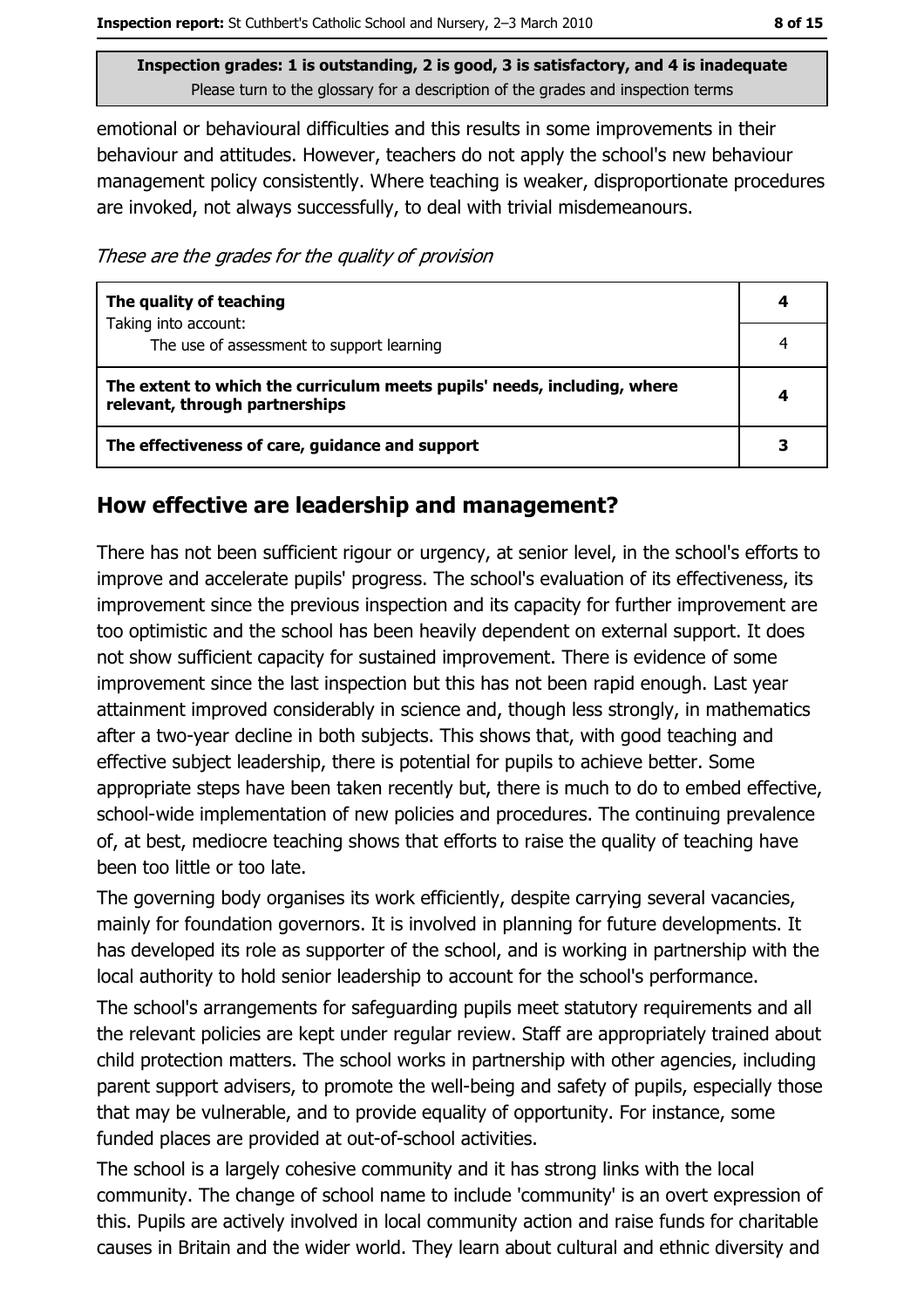the school runs a week of activities focused on equality and diversity and has participated in the city's multi-cultural week.

|  |  |  | These are the grades for leadership and management |
|--|--|--|----------------------------------------------------|
|  |  |  |                                                    |

| The effectiveness of leadership and management in embedding ambition and<br>driving improvement                                                                     | 4 |
|---------------------------------------------------------------------------------------------------------------------------------------------------------------------|---|
| Taking into account:<br>The leadership and management of teaching and learning                                                                                      | 4 |
| The effectiveness of the governing body in challenging and supporting the<br>school so that weaknesses are tackled decisively and statutory responsibilities<br>met | 3 |
| The effectiveness of the school's engagement with parents and carers                                                                                                | 3 |
| The effectiveness of partnerships in promoting learning and well-being                                                                                              | 3 |
| The effectiveness with which the school promotes equality of opportunity and<br>tackles discrimination                                                              | 3 |
| The effectiveness of safeguarding procedures                                                                                                                        | 3 |
| The effectiveness with which the school promotes community cohesion                                                                                                 | з |
| The effectiveness with which the school deploys resources to achieve<br>value for money                                                                             | 4 |

## **Early Years Foundation Stage**

All aspects of the Early Years Foundation Stage are good. The children get a really good start to school. They make good progress from a low starting point and catch up some ground, though few reach the expected standard for their age by the end of Reception. Staff know the children well. They keep a close eye on their learning day- by-day and plan appealing activities, in and out of doors and beyond the school, that meet their individual personal and learning needs very well. The transitions from home to Nursery and on into Reception and Year 1 are managed well. Staff build positive relationships with the children's parents and carers and help them to help their children learn. Overall, the teaching in this key stage is good. Some is of an outstanding quality. The last two years have seen good improvement as a result of good strategic planning and regular evaluation of progress. Children in Reception have adequate opportunities to learn out of doors but lack a freely accessible, dedicated outdoor area. This is an identified area for development and the teacher in charge of the Early Years Foundation Stage has well-considered plans to tackle it when funds are available.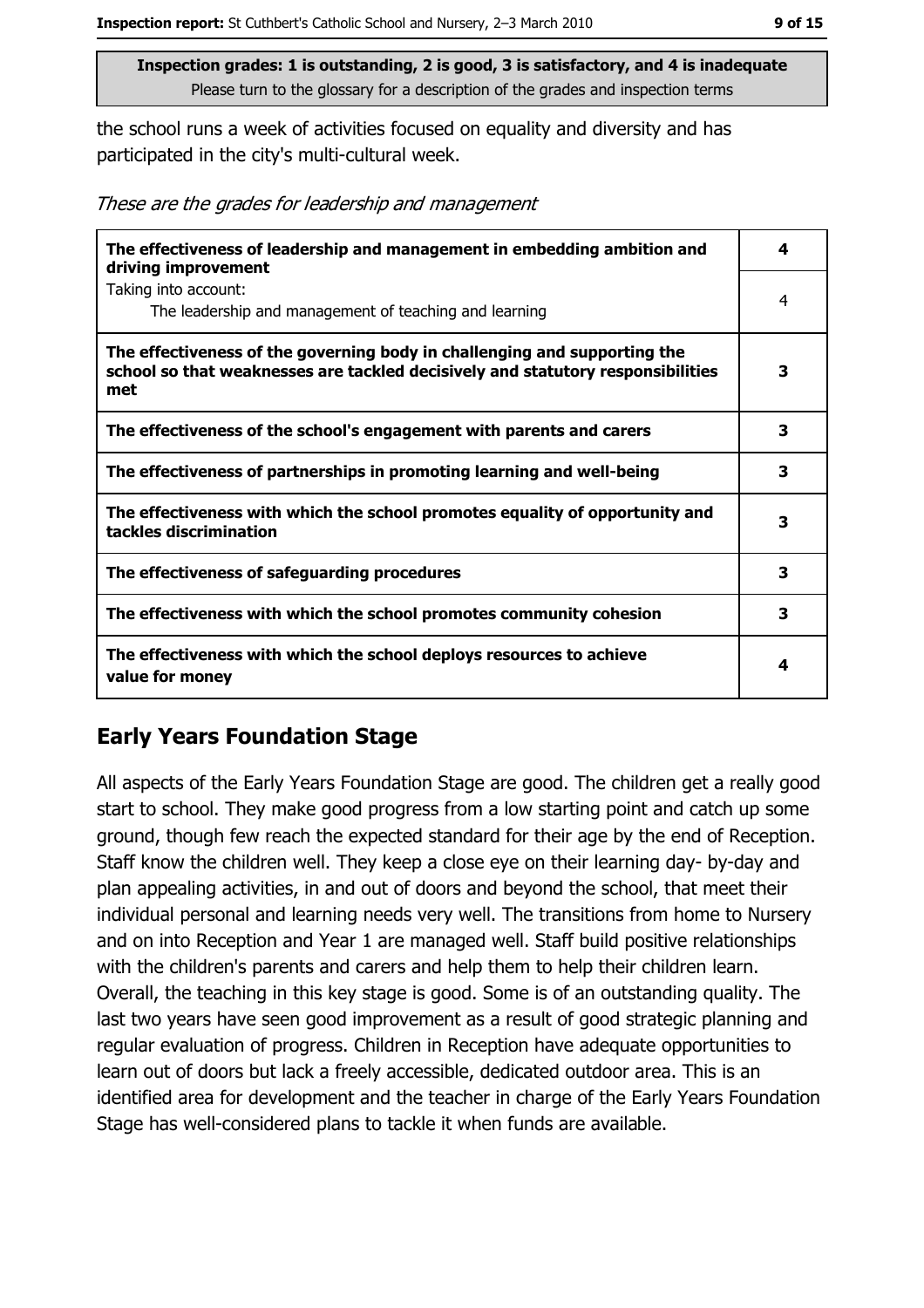These are the grades for the Early Years Foundation Stage

| <b>Overall effectiveness of the Early Years Foundation Stage</b>                             | 2              |
|----------------------------------------------------------------------------------------------|----------------|
| Taking into account:<br>Outcomes for children in the Early Years Foundation Stage            |                |
| The quality of provision in the Early Years Foundation Stage                                 |                |
| The effectiveness of leadership and management of the Early Years<br><b>Foundation Stage</b> | $\overline{2}$ |

#### **Views of parents and carers**

The chart below shows that most of the parents and carers who returned the inspection questionnaire have a positive view of the school and are happy with their child's experience there. Small numbers of parents and carers are not satisfied with the school's partnership with them and the way unacceptable behaviour is dealt with. The inspectors found that the school has a satisfactory partnership with parents. They found that some pupils' behaviour is poor and this hinders learning in too many lessons.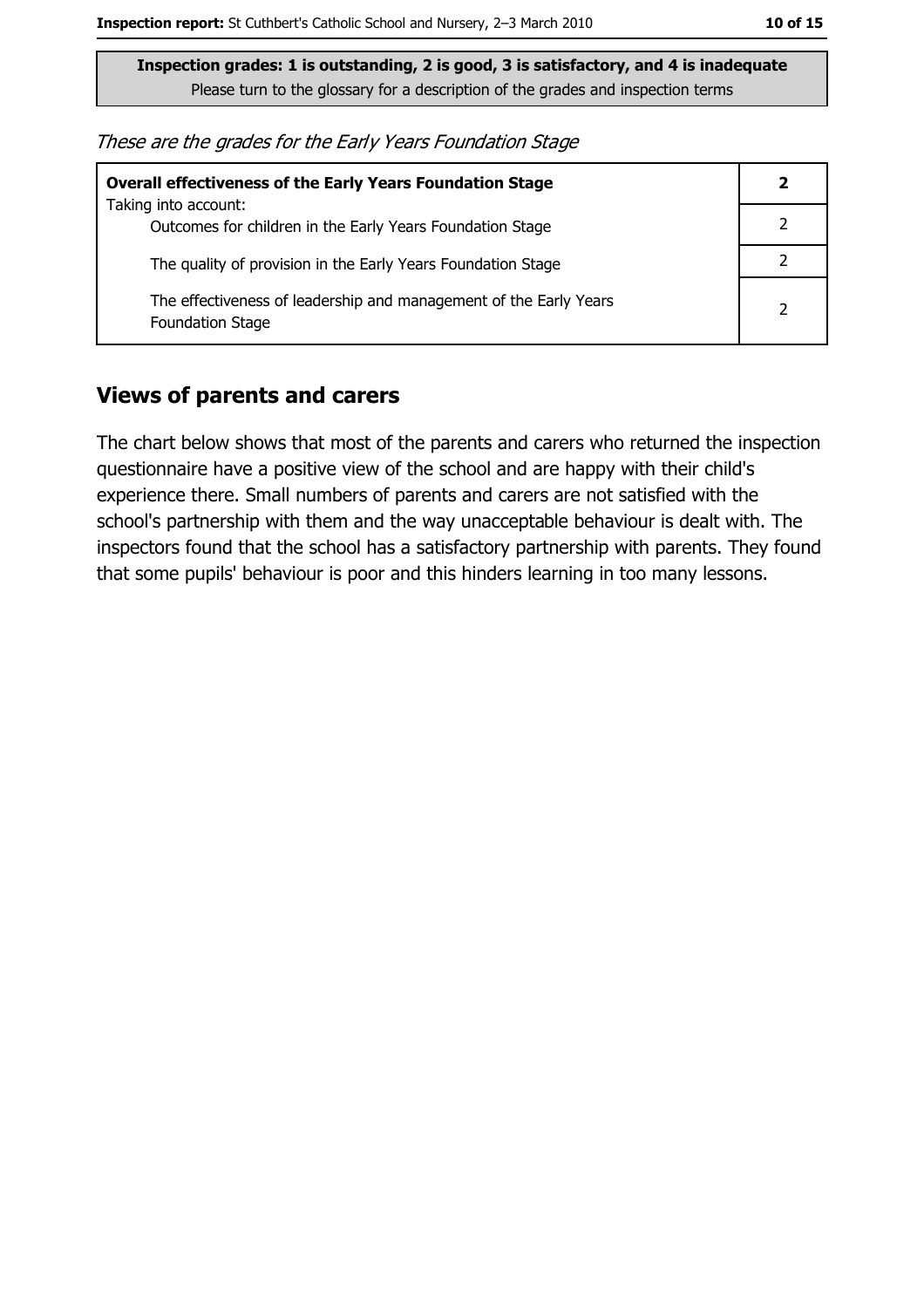#### Responses from parents and carers to Ofsted's questionnaire

Ofsted invited all the registered parents and carers of pupils registered at St Cuthbert's Catholic School and Nursery to complete a questionnaire about their views of the school.

In the questionnaire, parents and carers were asked to record how strongly they agreed with 13 statements about the school.

The inspection team received 14 completed questionnaires by the end of the on-site inspection. In total, there are 140 pupils registered at the school.

| <b>Statements</b>                                                                                                                                                                                                                                       | <b>Strongly</b><br><b>Agree</b> |               | <b>Agree</b> |               | <b>Disagree</b> |               | <b>Strongly</b><br>disagree |               |
|---------------------------------------------------------------------------------------------------------------------------------------------------------------------------------------------------------------------------------------------------------|---------------------------------|---------------|--------------|---------------|-----------------|---------------|-----------------------------|---------------|
|                                                                                                                                                                                                                                                         | <b>Total</b>                    | $\frac{1}{2}$ | <b>Total</b> | $\frac{0}{0}$ | <b>Total</b>    | $\frac{1}{2}$ | <b>Total</b>                | $\frac{1}{2}$ |
| My child enjoys school                                                                                                                                                                                                                                  | 8                               | 47            | 7            | 41            | 0               | 0             | $\overline{2}$              | 12            |
| The school keeps my child<br>safe                                                                                                                                                                                                                       | $\overline{7}$                  | 41            | 9            | 53            | $\mathbf 0$     | 0             | 1                           | 6             |
| The school informs me<br>about my child's progress                                                                                                                                                                                                      | 3                               | 18            | 10           | 59            | 3               | 18            | 1                           | 6             |
| My child is making enough<br>progress at this school                                                                                                                                                                                                    | 4                               | 24            | 10           | 59            | $\mathbf{1}$    | 6             | 1                           | 6             |
| The teaching is good at this<br>school                                                                                                                                                                                                                  | 6                               | 35            | 9            | 53            | $\mathbf{1}$    | 6             | 1                           | 6             |
| The school helps me to<br>support my child's learning                                                                                                                                                                                                   | $\overline{4}$                  | 24            | 8            | 47            | 4               | 24            | 1                           | 6             |
| The school helps my child to<br>have a healthy lifestyle                                                                                                                                                                                                | 3                               | 18            | 13           | 76            | $\mathbf 0$     | 0             | 1                           | 6             |
| The school makes sure that<br>my child is well prepared for<br>the future (for example<br>changing year group,<br>changing school, and for<br>children who are finishing<br>school, entering further or<br>higher education, or<br>entering employment) | 5                               | 29            | 10           | 59            | $\mathbf{1}$    | 6             | 1                           | 6             |
| The school meets my child's<br>particular needs                                                                                                                                                                                                         | $\overline{2}$                  | 12            | 12           | 71            | $\mathbf{1}$    | 6             | 1                           | 6             |
| The school deals effectively<br>with unacceptable behaviour                                                                                                                                                                                             | $\overline{2}$                  | 12            | 12           | 71            | $\overline{2}$  | 12            | $\mathbf{1}$                | 6             |
| The school takes account of<br>my suggestions and<br>concerns                                                                                                                                                                                           | 2                               | 12            | 11           | 65            | 3               | 18            | $\mathbf{1}$                | 6             |
| The school is led and<br>managed effectively                                                                                                                                                                                                            | $\overline{2}$                  | 12            | 13           | 76            | $\mathbf 0$     | 0             | $\mathbf{1}$                | 6             |
| Overall, I am happy with my<br>child's experience at this<br>school                                                                                                                                                                                     | 5                               | 29            | 10           | 59            | $\mathbf{1}$    | 6             | $\mathbf{1}$                | 6             |

The table above summarises the responses that parents and carers made to each statement. The percentages indicate the proportion of parents and carers giving that response out of the total number of completed questionnaires. Where one or more parents and carers chose not to answer a particular question, the percentages will not add up to 100%.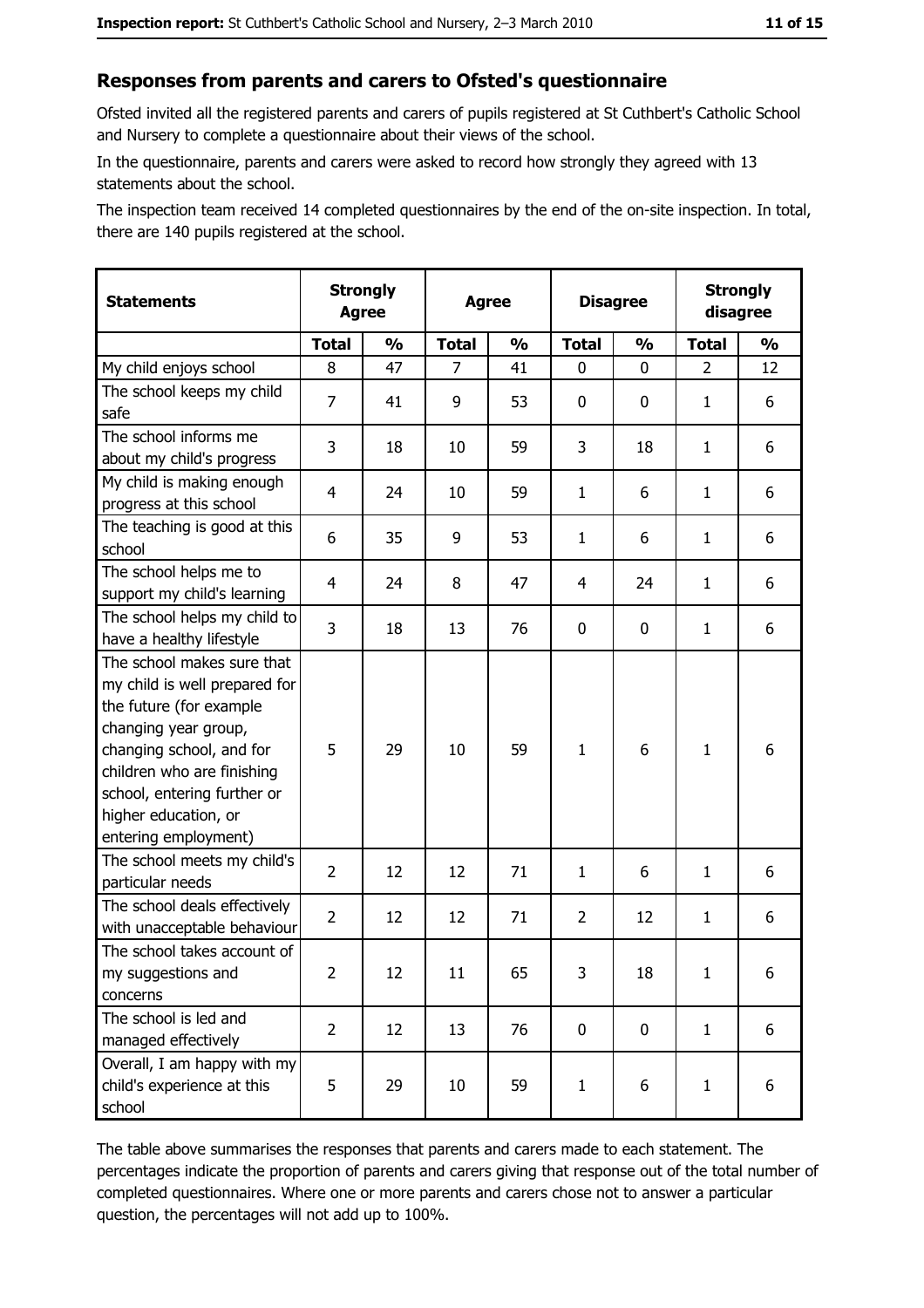## Glossary

| <b>Grade</b> | <b>Judgement</b> | <b>Description</b>                                                                                                                                                                                                               |
|--------------|------------------|----------------------------------------------------------------------------------------------------------------------------------------------------------------------------------------------------------------------------------|
| Grade 1      | Outstanding      | These features are highly effective. An oustanding<br>school provides exceptionally well for its pupils' needs.                                                                                                                  |
| Grade 2      | Good             | These are very positive features of a school. A school<br>that is good is serving its pupils well.                                                                                                                               |
| Grade 3      | Satisfactory     | These features are of reasonable quality. A satisfactory<br>school is providing adequately for its pupils.                                                                                                                       |
| Grade 4      | Inadequate       | These features are not of an acceptable standard. An<br>inadequate school needs to make significant<br>improvement in order to meet the needs of its pupils.<br>Ofsted inspectors will make further visits until it<br>improves. |

## What inspection judgements mean

#### Overall effectiveness of schools inspected between September 2007 and July 2008

|                       | Overall effectiveness judgement (percentage of<br>schools) |      |                     |                   |
|-----------------------|------------------------------------------------------------|------|---------------------|-------------------|
| <b>Type of school</b> | Outstanding                                                | Good | <b>Satisfactory</b> | <b>Inadequate</b> |
| Nursery schools       | 39                                                         | 58   | 3                   | 0                 |
| Primary schools       | 13                                                         | 50   | 33                  | 4                 |
| Secondary schools     | 17                                                         | 40   | 34                  | 9                 |
| Sixth forms           | 18                                                         | 43   | 37                  | $\overline{2}$    |
| Special schools       | 26                                                         | 54   | 18                  | $\overline{2}$    |
| Pupil referral units  | 7                                                          | 55   | 30                  | 7                 |
| All schools           | 15                                                         | 49   | 32                  | 5                 |

New school inspection arrangements were introduced on 1 September 2009. This means that inspectors now make some additional judgements that were not made previously.

The data in the table above were reported in The Annual Report of Her Majesty's Chief Inspector of Education, Children's Services and Skills 2007/08.

Percentages are rounded and do not always add exactly to 100. Secondary school figures include those that have sixth forms, and sixth form figures include only the data specifically for sixth form inspection judgements.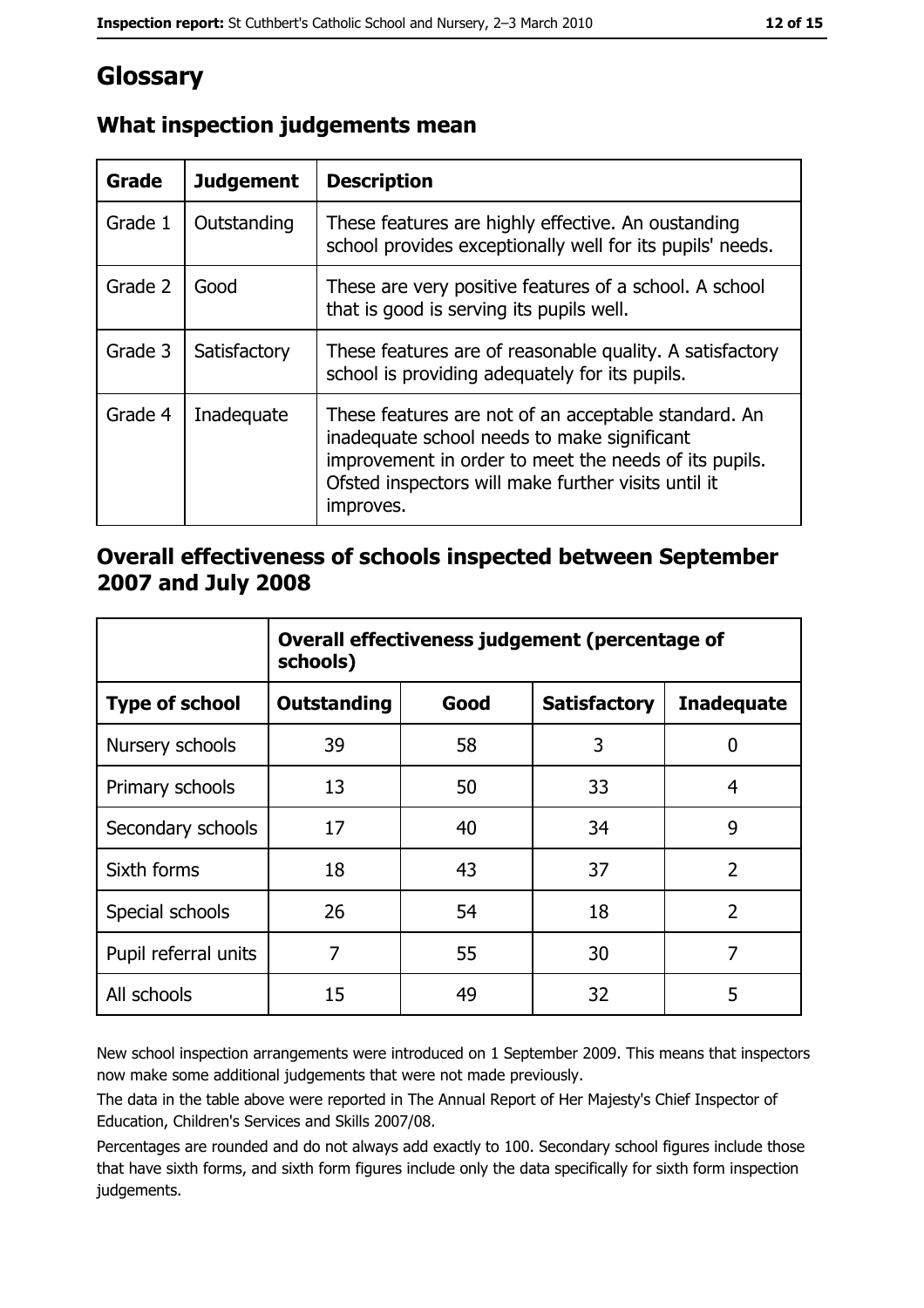# **Common terminology used by inspectors**

| Achievement:                  | the progress and success of a pupil in<br>their learning, development or training.                                                                                                                                                                                                                           |  |
|-------------------------------|--------------------------------------------------------------------------------------------------------------------------------------------------------------------------------------------------------------------------------------------------------------------------------------------------------------|--|
| Attainment:                   | the standard of the pupils' work shown by<br>test and examination results and in<br>lessons.                                                                                                                                                                                                                 |  |
| Capacity to improve:          | the proven ability of the school to<br>continue improving. Inspectors base this<br>judgement on what the school has<br>accomplished so far and on the quality of<br>its systems to maintain improvement.                                                                                                     |  |
| Leadership and management:    | the contribution of all the staff with<br>responsibilities, not just the headteacher,<br>to identifying priorities, directing and<br>motivating staff and running the school.                                                                                                                                |  |
| Learning:                     | how well pupils acquire knowledge,<br>develop their understanding, learn and<br>practise skills and are developing their<br>competence as learners.                                                                                                                                                          |  |
| <b>Overall effectiveness:</b> | inspectors form a judgement on a school's<br>overall effectiveness based on the findings<br>from their inspection of the school. The<br>following judgements, in particular,<br>influence what the overall effectiveness<br>judgement will be.                                                               |  |
|                               | The school's capacity for sustained<br>improvement.<br>Outcomes for individuals and groups<br>of pupils.<br>The quality of teaching.<br>The extent to which the curriculum<br>meets pupil's needs, including where<br>relevant, through partnerships.<br>The effectiveness of care, guidance<br>and support. |  |
| Progress:                     | the rate at which pupils are learning in<br>lessons and over longer periods of time. It<br>is often measured by comparing the<br>pupils' attainment at the end of a key<br>stage with their attainment when they<br>started.                                                                                 |  |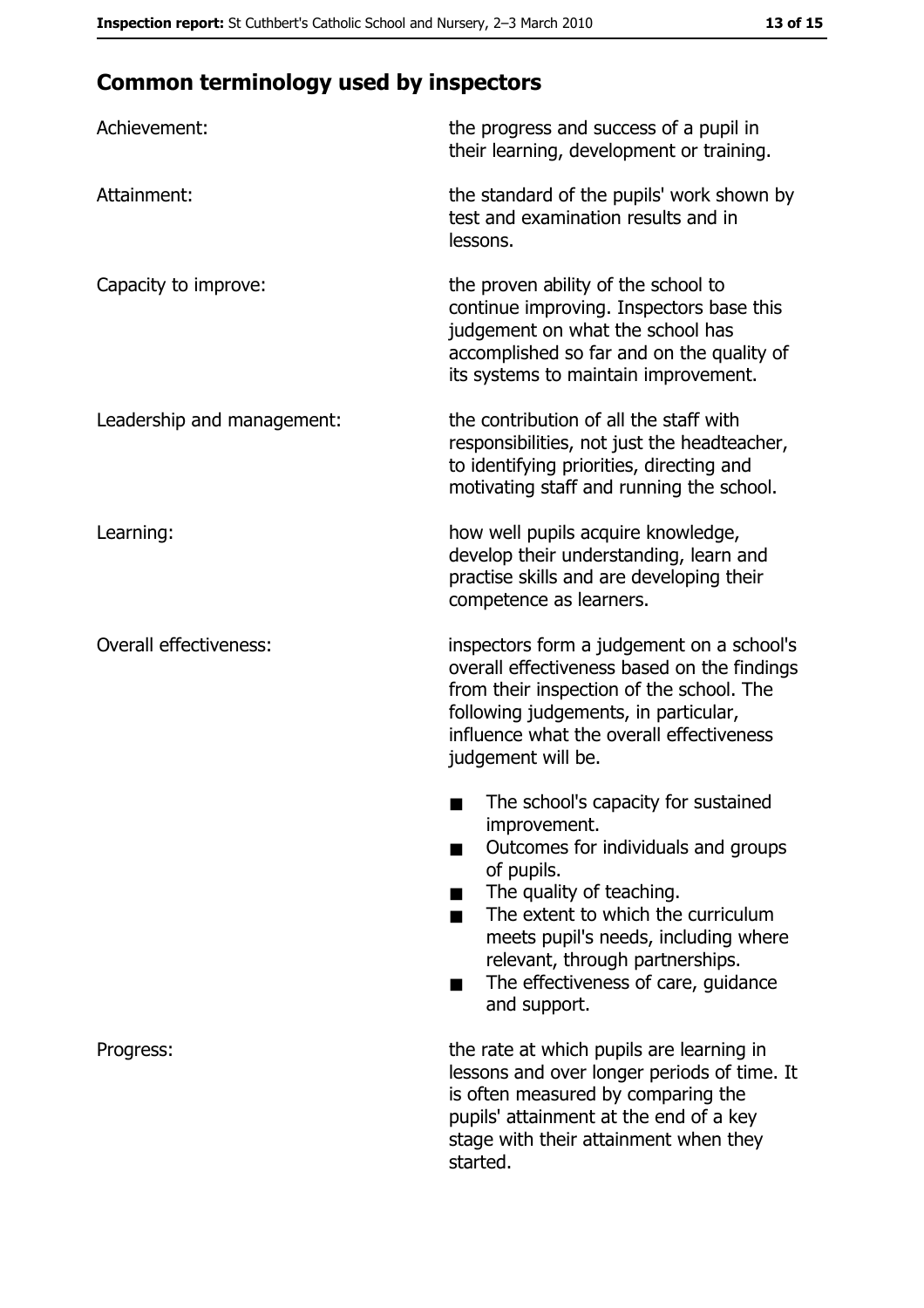This letter is provided for the school, parents and carers to share with their children. It describes Ofsted's main findings from the inspection of their school.



4 March 2010

**Dear Pupils** 

Inspection of St Cuthbert's Catholic Community School, Carlisle, CA1 2UE

You may remember that Mr Bennetts and I visited your school recently to check how well you are all learning. Mrs Utting came with us to learn more about how schools are inspected. Thank you for making us welcome. We enjoyed meeting you and we learned a lot from seeing your lessons, talking to you and looking at your work. This letter is to tell you the main things we found out about your school.

We were particularly impressed by two things. First, you have good knowledge about healthy lifestyles. You are learning good habits. We hope you keep them after you leave school. Second, children get a good start to school. They make good progress in Nursery, Reception and Year 1. The children who left last summer did well in science. This shows how well you can learn when teaching is really good. We want you to do that well in all the subjects, especially English and mathematics. At present, standards are too low and many pupils are not making enough progress. Because of that, we decided that the school needs 'special measures'. That means it will get a lot of help and inspectors will come every term to check that things are improving.

We have asked the school to improve:

- the teaching where it is not yet good, so that you make faster progress  $\blacksquare$
- how it makes sure that you all do hard enough work as you move up the school  $\blacksquare$
- leadership, so that everyone at school is able to contribute to making things better  $\blacksquare$
- behaviour, so that lessons can focus on work and learning  $\blacksquare$

attendance, because some pupils do not come to school regularly and on time.  $\blacksquare$ For you, the most important things are to behave well, work hard and enjoy learning. I am sure that you will have some sensible ideas about how to improve your school. I hope you will contribute them through the school council. You all have our very best wishes for the future.

Yours sincerely Pat Kime Her Majesty's Inspector